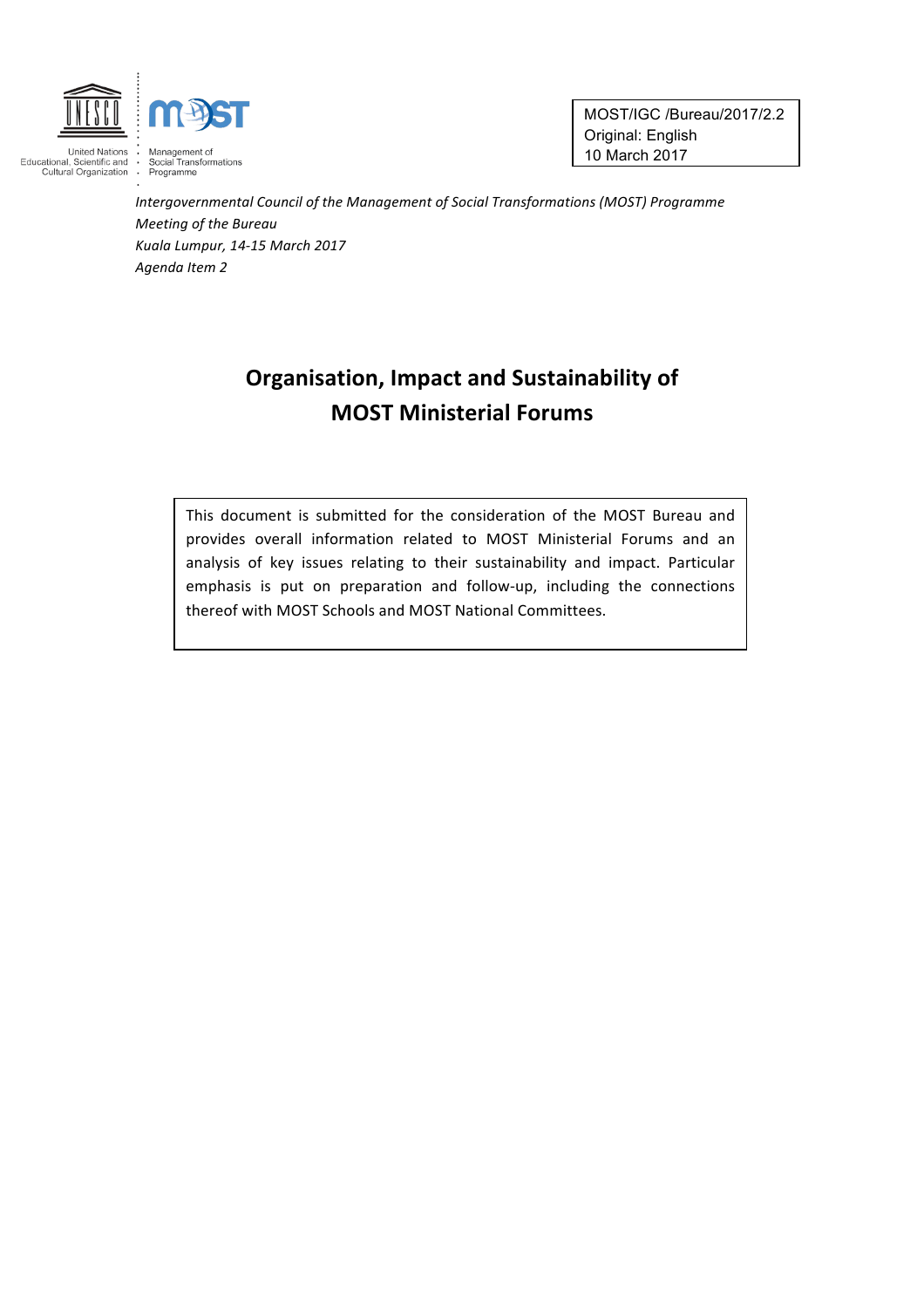## **Objectives**

- 1. Pursuant to paragraph 25 of the Comprehensive MOST Strategy, regional and sub-regional Forums of Ministers in charge of Social Development enable Ministers to meet and exchange their experiences on social development issues, as well as to dialogue with researchers and eventually other important stakeholders in social development, particularly the UN system and civil society. The end objective of this process is to facilitate and support social policy formulation and the implementation of Agenda 2030 and in particular SDGs 5, 10 and 16.
- 2. Within this overall strategic context, MOST Ministerial Forums should:
	- offer a space for regional dialogue at the Ministerial level on national and regional social policy strategies, including exchange of experiences and successful practices, with the participation of social scientists from the region as well as UN experts;
	- provide opportunities on this basis for the co-production of knowledge and South-South and South-North learning;
	- foster research-policy linkages in the thematic priority areas of MOST and thus contribute to policy-making informed by analysis of evidence and dialogue.

## **Organization**

- 3. Experience of programme implementation points to certain mechanisms and modalities required for the overall success of a MOST Ministerial Forum.
- 4. The theme of each Forum should to be based on a dialogue between UNESCO and the host government making sure it corresponds to Agenda 2030 and the themes of the MOST Strategy and is of high relevance to the region.
- 5. Inclusive, high-level regional participation is crucial to ensure the credibility of the "MOST Ministerial Forum" brand. Operational experience underlines the importance of early preparation, including invitations long in advance of the event.
- 6. UNESCO should commission a research paper on the theme of the Forum with clear recommendations for policy-makers, especially focusing on the need for disaggregated data within the theme. The author(s) should be invited to the Forum to present the paper, followed by an interactive discussion between ministers and researchers, including identifying knowledge gaps, and which further research policy-makers need.
- 7. The research paper should also be presented in a senior official's meeting organized immediately before the Forum, permitting a more lengthy debate with senior officials in the ministries, and also local and regional researchers, and allowing senior officials to brief their Ministers ahead of the Ministerial meeting.
- 8. The research paper needs to be circulated in advance of the meetings, alongside a concept paper for the Forum with the rationale and approach to the theme and the objectives, as agreed between the host country, UNESCO and any other relevant stakeholders.